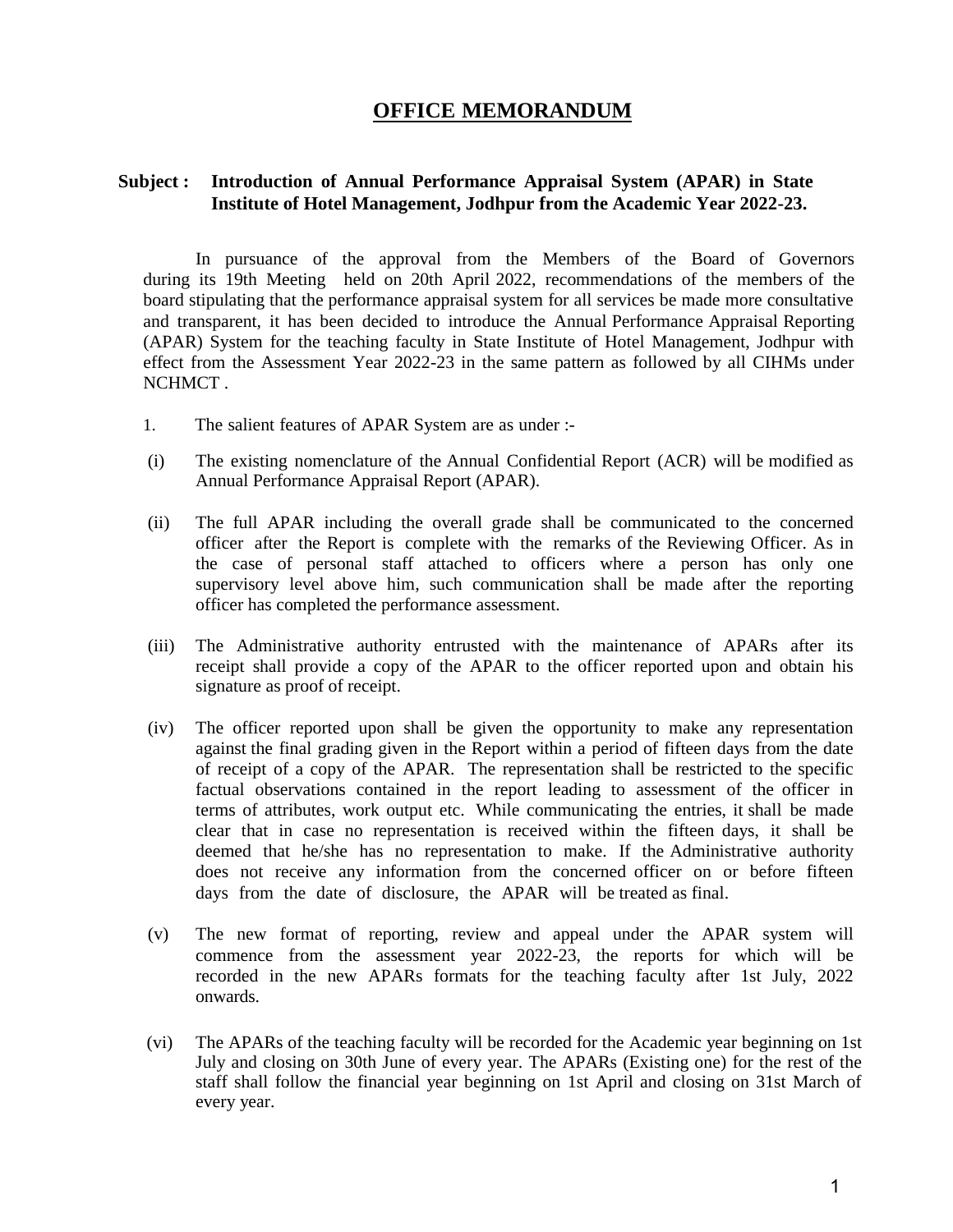- (vii) The time limit for various stages of reporting, review and appeal etc. of the APAR exercise every year would be as follows :
	- a) The Reporting Officer must record his assessment of the teacher within 30 days of the closing of the academic year, i.e. by 31st July every year. His report would then be reviewed by the Reviewing Officer within the next 30 days, i.e. by 31st August and sent to the Administrative authority entrusted with the maintenance of APARs within the next 15 (fifteen days) i.e. by  $15<sup>th</sup>$  September. A copy of the full APAR including the overall grade and the scores given by the Reviewing Officer shall be communicated to the concerned Teacher. The Administrative authority entrusted with the maintenance of APARs shall disclose the same to the Teacher within fifteen days after its receipt, i.e. latest by  $30<sup>th</sup>$  September.
	- b) The officer reported upon shall be given the opportunity to make any representation against the final grading given in the Report within a period of fifteen days from the date of receipt of a copy of the APAR. The representation shall be restricted to the specific factual observations contained in the report leading to assessment of the officer in terms of attributes, work output etc. While communicating the entries, it shall be made clear that in case no representation is received within the fifteen days, it shall be deemed that he/she has no representation to make. If the Administrative authority does not receive any information from the concerned officer on or before fifteen days from the date of disclosure, the APAR will be treated as final.
	- c) The Appellate Authority may consider the representation, if necessary, in consultation with the Reporting and/or Reviewing Officer and decide the matter objectively based on the material placed before him / her within a period of thirty days from the date of receipt of the representation. The Appellate Authority may, after due consideration, reject the representation or may accept and modify the APAR accordingly. The decision of the Appellate Authority and the final grading shall be communicated to the officer reported upon by the Administrative authority entrusted with the maintenance of APARs within fifteen days of receipt of the decision of such authority.
- (viii) Grades below 40% or above 90% of the score allotted to an attribute are expected to be rare occurrences and hence the need to justify them. It is expected that any grading below 40% and any grading above 90% of the score allotted to any attribute would be adequately justified in the pen-picture by way of specific failures and similarly justified with respect to specific accomplishments. Failure to do so would result in the grading being treated as 40% and 60% in respect of grading either below 40% or above 90% of the score allotted to an attribute respectively. In awarding a numerical grade the reviewing authorities would be expected to rate the officer against a larger population of his/her peers that may be currently working under them.
- (ix) With the implementation of the APAR system, the concept of Accepting Officer and Reviewing stands merged.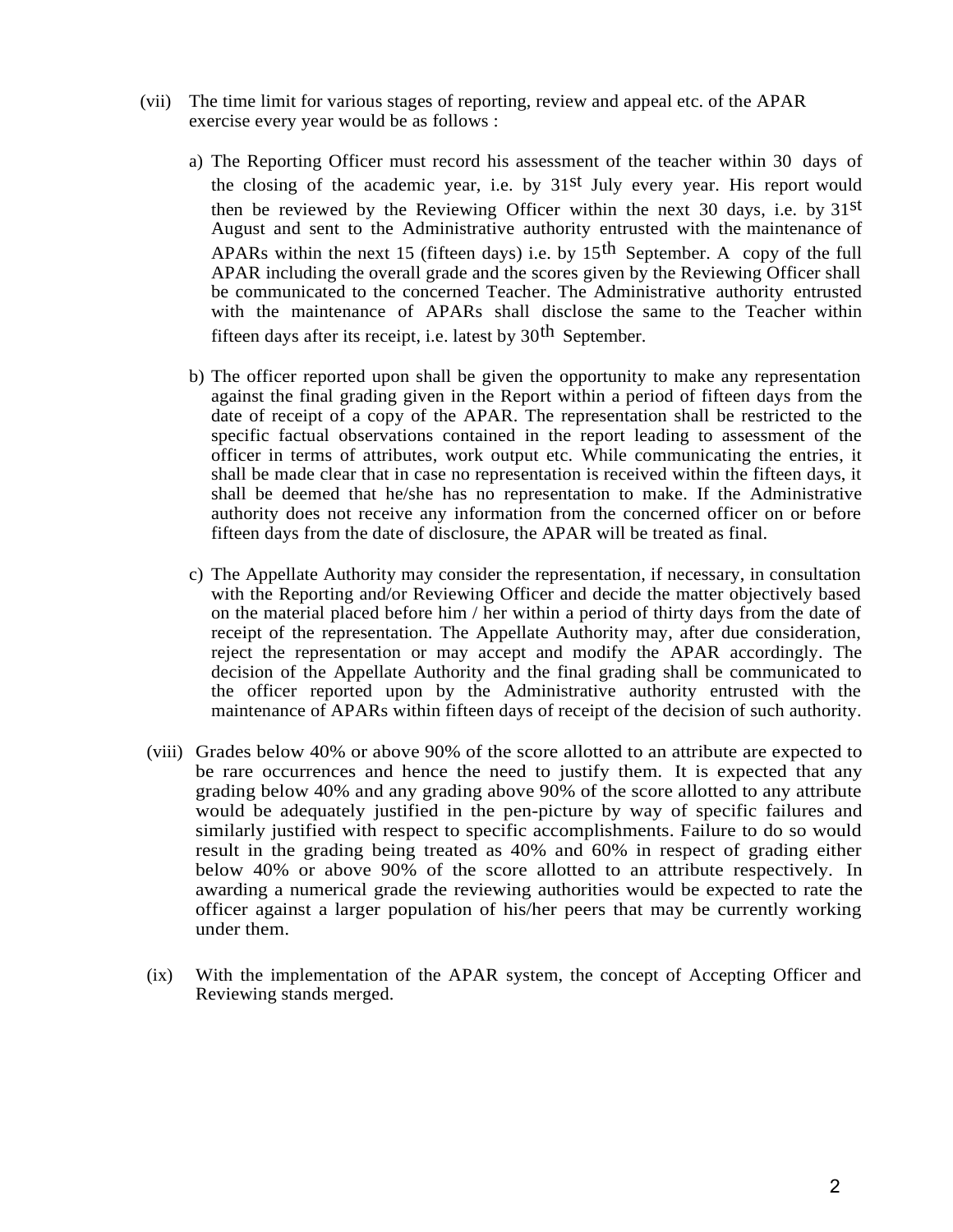- (x) APARs with an aggregate grading :-
	- (a) between 80% and 100% will be rated as "Outstanding";
	- (b) between 60% and 80% will be rated as "Very Good";
	- (c) between 40% and short of 60% will be rated as "Good"; and
	- (d) below 40% will be rated as "Poor".
- 2. The structure of the functional hierarchy in SIHM, Jodhpur and the performance appraisal system shall be as follows with effect from 1st July, 2022 and applicable from the academic year 2022-23 onwards :-
	- (i) The Principal would be the Reporting Officer for only the Snr. Lecturer. The Reviewing Officer in such cases would be the Chairman of the BOG. The original copy of the APAR would be retained by the Principal and a copy thereof given to the officer reported upon.
	- (ii) The Reporting Officer for all Lecturers, Asstt. Lecturers and Librarian will be the Snr. Lecturer with their Reports being reviewed by the Principal. The original copy of the APAR would be retained by the Principal and a copy thereof given to the officer reported upon.
	- *[Note: pt.no (i) & (ii)- since the post of HOD is at present vacant, so when the post fills up then the following procedure will be implemented:*

*The Principal would be the Reporting Officer for the Head of Departments and*  Snr. Lecturer*. The Reviewing Officer in such cases would be the Chairman of the BOG. The original copy of the APAR would be retained by the Principal and a copy thereof given to the officer reported upon.*

*The Reporting Officer for all Lecturers, Asstt. Lecturers and Librarian will be the Head of Department with their Reports being reviewed by the Principal. In the case of Institute having more than one post of Head of Deptt., the Principal will apportion the teachers (Sr. Lecturers, Lecturers and Asstt. Lecturers) and Librarian separately under each HOD by a specific order. The original copy of the APAR would be retained by the Principal and a copy thereof given to the officer reported upon.]*

- (iii) The Administrative Officer would be the Reporting Officer for the Asstt. Administrative officer/Office Superintendent and Accountant and the Principal would review the report of the Administrative Officer. The original copy of the APAR would be retained by the Principal and a copy thereof given to the officer reported upon.
- (iv) The Office Superintendent would be the Reporting Officer for the administrative staff like UDC, Steno, LDC, Foreman & Driver with the Principal being their Reviewing Officer. The original copy of the APAR would be retained by the Principal and a copy thereof given to the officer reported upon.
- (v) The Appellate Authority for considering representations against adverse remarks will be the Secretary, Department of Tourism, Govt. of Rajasthan in the case of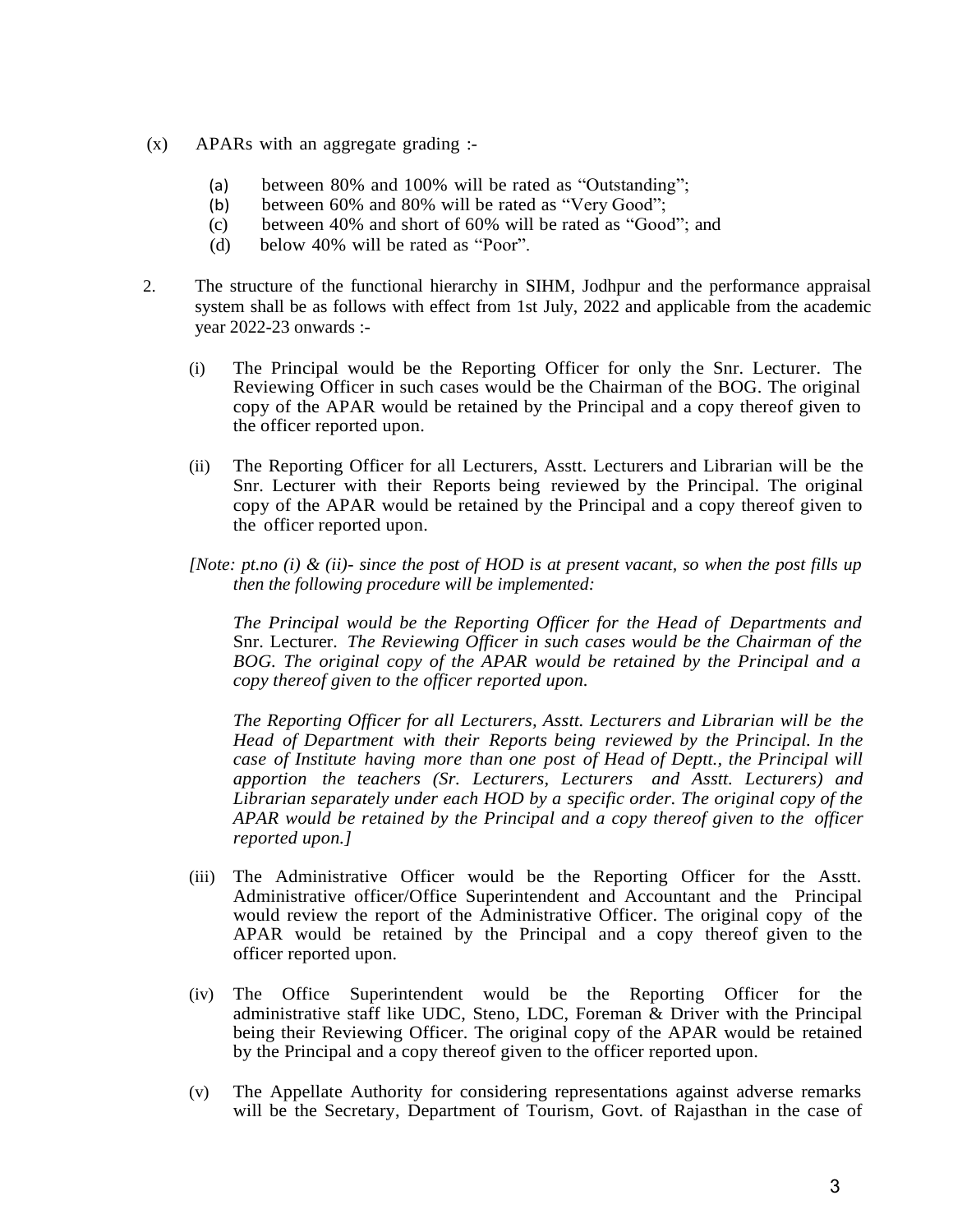HOD/Snr Lecturers. The Appellate Authority for considering adverse remarks against all other teachers and staff of the SIHM, Jodhpur will be the Principal.

- 3. The APAR forms of the teaching faculty (Sr. Lecturer, Lecturer and Asstt. Lecturer) in SIHM has been designed in such a way as to reflect not only their performance during the year but also takes into account their personal achievements as teachers
- 4. The evaluation attributes for the Head of Deptt. has been kept similar to that of the Principal considering the similarities in their managerial and academic duties. It would be incumbent upon the Head of Deptt. to share a few of the responsibilities emanating from the Result Framework Document (RFD) of the IHM with the Principal. The Principal will assign any four/five of the targets fixed for the Institute in the Result Framework document to the Heads of Department for implementation during the year.
- 5. The APAR Forms of the Non-teaching staff would be the same as being followed by the employees of Govt. of Rajasthan.

\*\*\*\*\*\*\*\*\*\*\*\*\*\*\*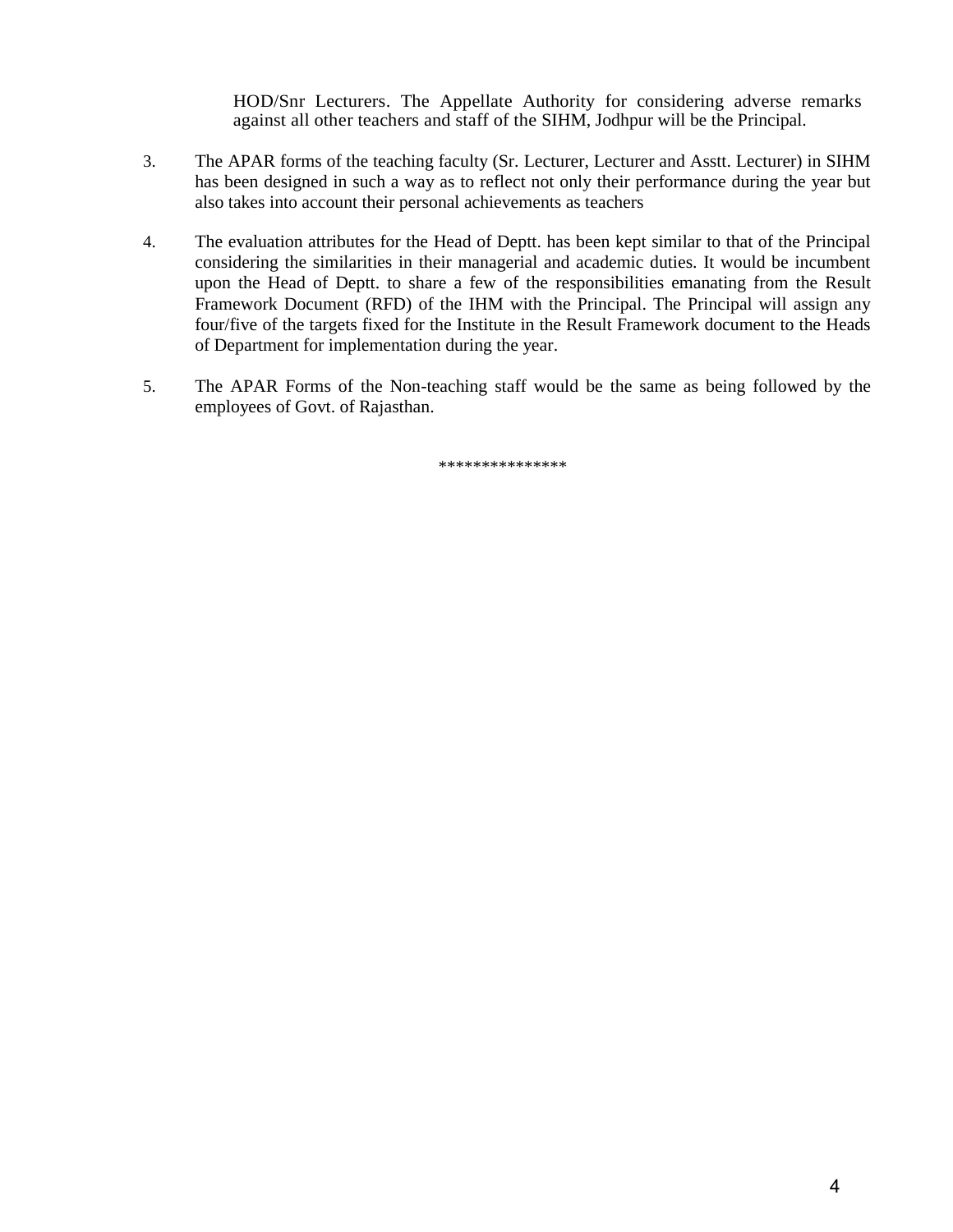### **INSTRUCTIONS FOR RECORDING ANNUAL PERFORMANCE APPRAISAL REPORT**

1. The REPORTING/REVIEWING OFFICERS will examine all sources of evidence provided by the teacher and bear in mind the aspects of teaching for each of the four categories used in this form and assign an overall evaluation of performance AND sign the form.

- a. Planning and Preparation Through their knowledge of content and pedagogy skills in planning and preparation, teachers make plans and set goals based on the content to be learned, their knowledge of students and their instructional context. This category reviews: Knowledge of content and Pedagogy, Knowledge of Students, Designing Coherent Instruction, Assessing Student Learning, Knowledge of Resources, Materials and Technology.
- b. Classroom Environment Teachers establish and maintain a purposeful and equitable environment for learning, in which students feel safe, valued, and respected by instituting routines and by setting clear expectations for student behavior. This Category reviews: Teacher Interaction with Students, Establishment of an Environment for Learning, Student Interaction.
- c. Instructional Delivery Through their knowledge of content and their pedagogy and skill in delivering instruction, teachers engage students in learning by using a variety of instructional strategies. This Category address: Communications, Questioning and Discussion techniques, Engaging Students in Learning, Providing Feedback, Demonstrating Flexibility and Responsiveness)
- d. Professionalism Professionalism refers to those aspects of teaching that occur in an beyond the classroom/building. This Category addresses: Adherence to School and District Procedures, Maintaining Accurate Records, Commitment to Professional Standards, Communicating with Families, Demonstrating Professionalism.

2. In preparing the summative report, the Reviewing Officer must (a) Consider all competencies in assessing the teacher's performance; (b) Provide an overall rating of the teacher's performance in accordance with the rating scale; (c) Recommend professional growth goals and strategies for the teacher's development.

3. The Administrative authority entrusted with the maintenance of APARs after its receipt shall provide a copy of the complete APAR to the officer reported upon and obtain his signature as proof of receipt. As in the case of personal staff attached to officers where a person has only one supervisory level above him, such communication shall be made after the reporting officer has completed the performance assessment.

4. The officer reported upon shall be given the opportunity to make any representation against the final grading given in the Report within a period of fifteen days from the date of receipt of a copy of the APAR. The representation shall be restricted to the specific factual observations contained in the report leading to assessment of the officer in terms of attributes, work output etc. While communicating the entries, it shall be made clear that in case no representation is received within the fifteen days, it shall be deemed that he/she has no representation to make. If the Administrative authority does not receive any information from the concerned officer on or before fifteen days from the date of disclosure, the APAR will be treated as final.

\*\*\*\*\*\*\*\*\*\*\*\*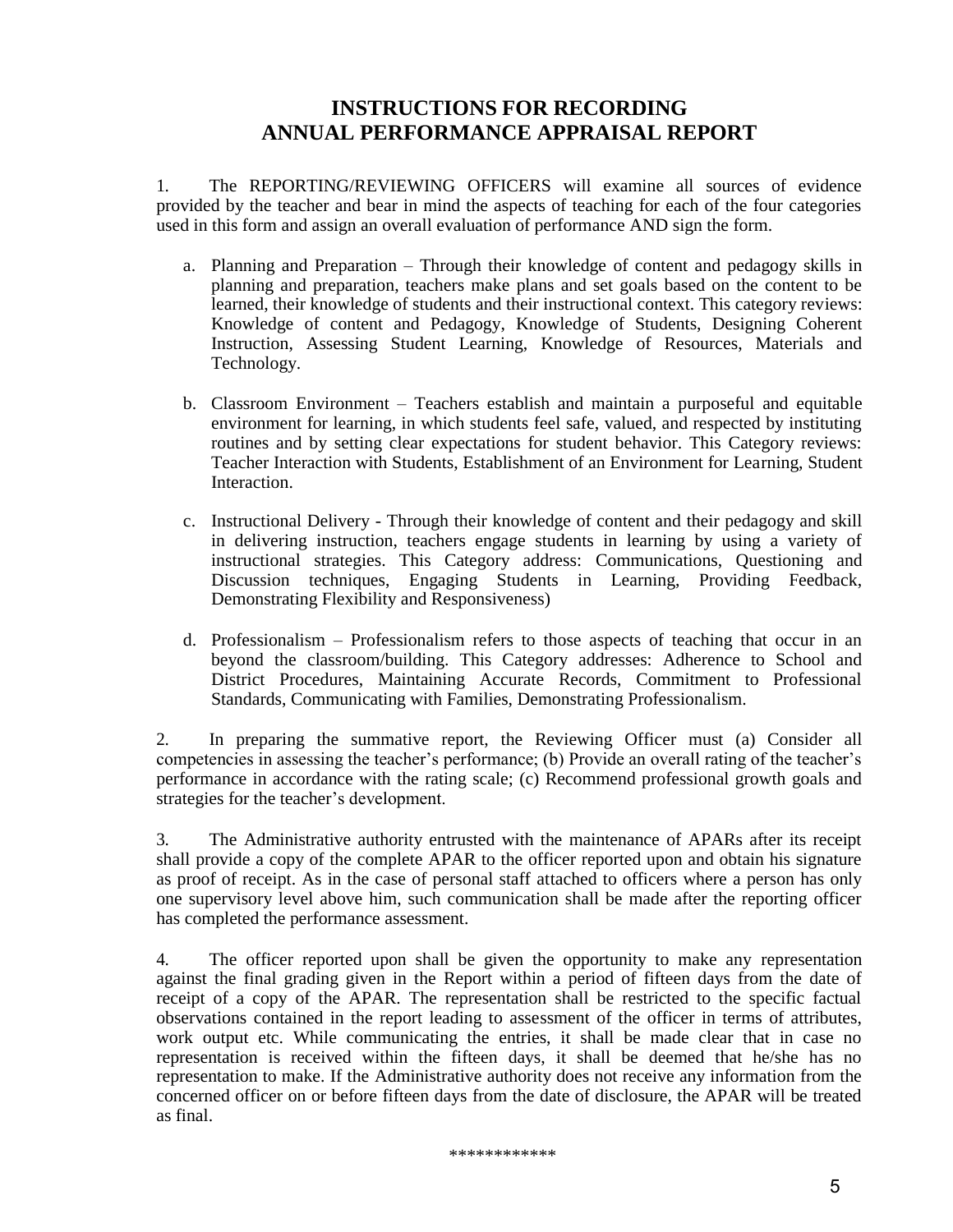# **STATE INSTITUTE OF HOTEL MANAGEMENT, CATERING TECHNOLOGY & APPLIED NUTRITION, JODHPUR**

# ANNUAL PERFORMANCE APPRAISAL REPORT **FORM**  FOR ASSISTANT LECTURERS, LECTURERS & SR. LECTURERS

REPORT FOR THE PERIOD : FROM \_\_\_\_\_\_\_\_\_\_\_\_\_\_ TO\_\_\_\_\_\_\_\_\_\_\_

## PART -1

(To be filled by the Administration)

1. Name of the Faculty : 2. Designation : 3. Whether belonging : to SC/ST/OBC 4. Date of Birth : 5. Date of continuous : appointment to the present grade 6. Present Post and Date of : appointment thereto 7. Period of absence from duty : (on leave, training, etc) during the year. If he has undergone training, specify.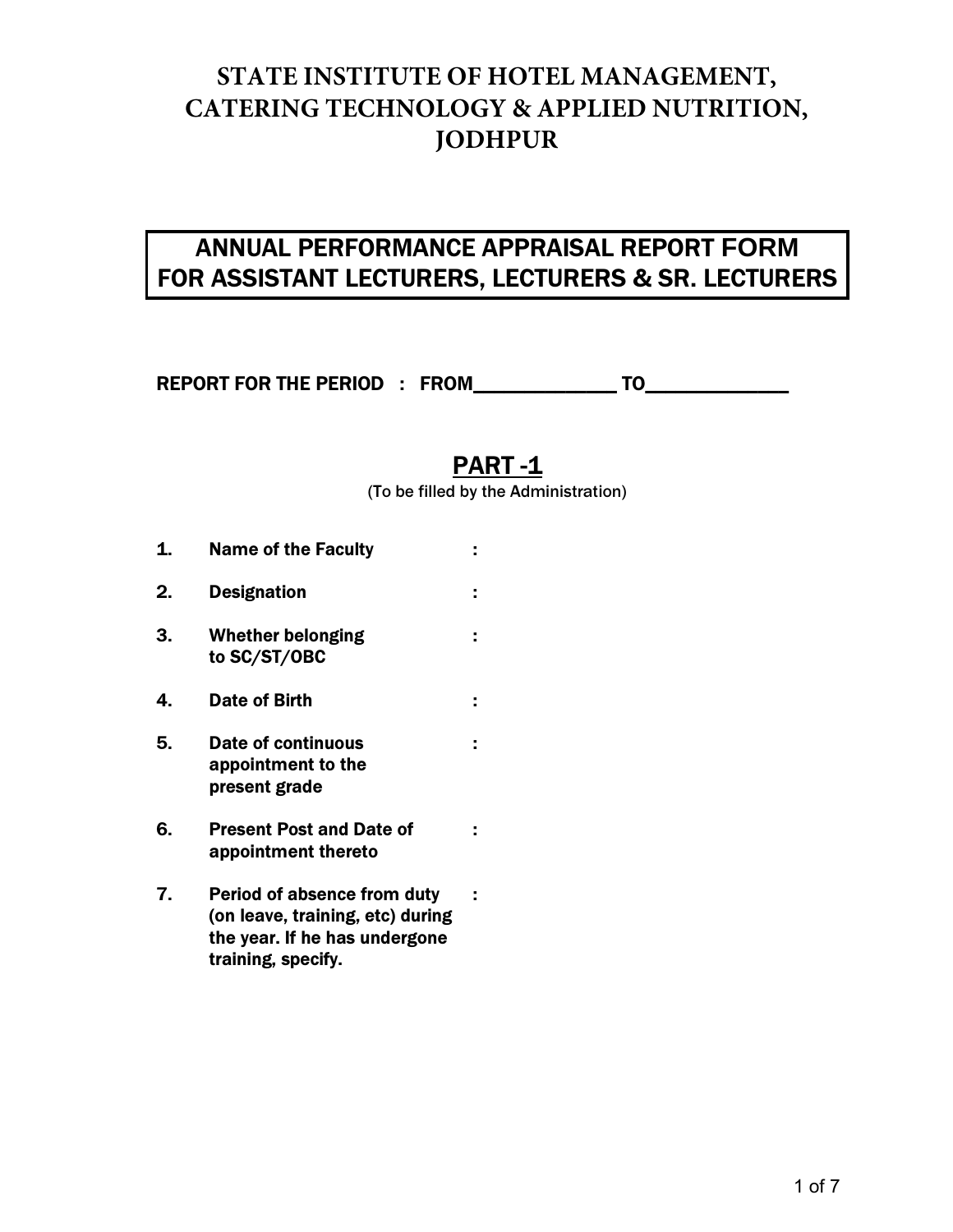## PART - 2

(To be filled by the Faculty reported upon)

1. Brief description of duties :

| ۰. |
|----|
|    |

|                | <b>B.Sc. Subjects Taught</b> | <b>Subject-wise Average</b><br><b>Attendance of B.Sc.</b><br><b>Students during the year</b> | <b>Performance of B.Sc.</b><br><b>Students in the Final</b><br>Exam. of the two<br>semesters |
|----------------|------------------------------|----------------------------------------------------------------------------------------------|----------------------------------------------------------------------------------------------|
|                |                              | Average %                                                                                    | Average %                                                                                    |
| 1              |                              |                                                                                              |                                                                                              |
| $\overline{2}$ |                              |                                                                                              |                                                                                              |
| 3              |                              |                                                                                              |                                                                                              |
| 4              |                              |                                                                                              |                                                                                              |
| 5              |                              |                                                                                              |                                                                                              |
| 6              |                              |                                                                                              |                                                                                              |

3. Guidance of Students' Research Project work

4. Publications, if any, in print media/trade journals

Date : Signature Contract Contract Contract Contract Contract Contract Contract Contract Contract Contract Contract Contract Contract Contract Contract Contract Contract Contract Contract Contract Contract Contract Contrac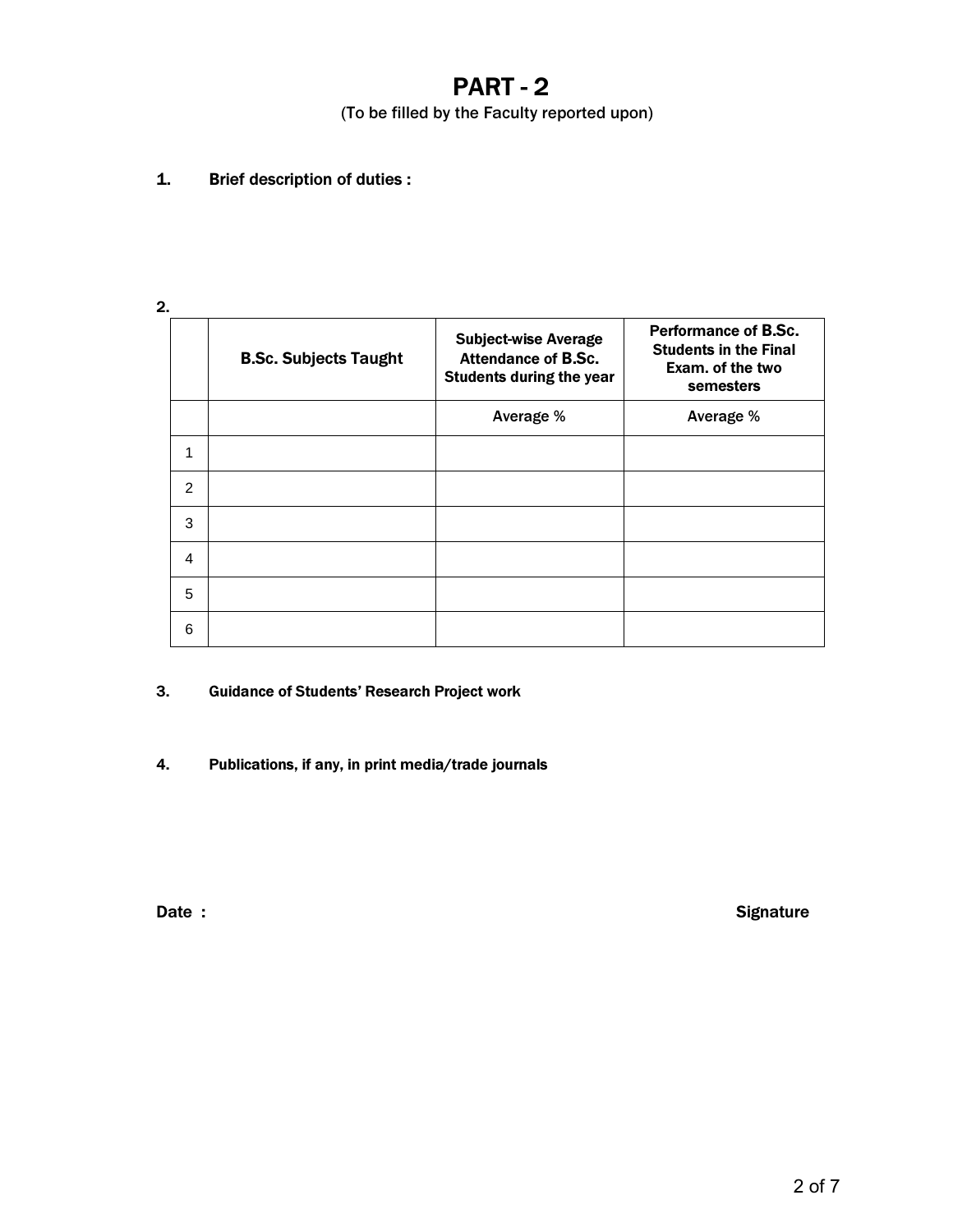## PART - 3

(To be filled by the Faculty Reported upon and attested by Administration)

| SI. No.        | <b>EVALUATION PARAMETERS</b>                                                                                                                                                                                                                                                | <b>WEIGHTAGE</b><br>(MAX:50) | <b>ACHIEVED</b> | <b>GRADING</b><br><b>SCORE</b> |
|----------------|-----------------------------------------------------------------------------------------------------------------------------------------------------------------------------------------------------------------------------------------------------------------------------|------------------------------|-----------------|--------------------------------|
| 1              | <b>Educational Qualification</b><br>(Marks to awarded for the highest degree - P.hd= 5)<br>Marks: Masters Degree: 4 Marks<br>Bachelors/Diploma Degree: 3 Marks)                                                                                                             | 5                            |                 |                                |
| 2              | Training Courses attended during the year<br>(2 Mark for > 5 days Courses attended & 1 Marks<br>for > 3 days Course attended)                                                                                                                                               | 3                            |                 |                                |
| 3              | <b>Exposure to practical Industry operations</b><br>during the year<br>(> 2 Weeks (12)<br>working days) = 3 Marks; otherwise NIL)                                                                                                                                           | 3                            |                 |                                |
| 4              | Consultancy work undertaken during the<br>year (1 Marks for each completed Project worth<br>more than Rs.50,000/-)                                                                                                                                                          | $\mathbf{2}$                 |                 |                                |
| 5              | % of teaching hours done during the year<br>as against the no. of hours assigned<br>(98% to 100% = 30 Marks/ 94% to 98% = 24<br>Marks/ 90% to 94% = 20 Marks/ <90% = 00<br>Marks)                                                                                           | 10                           |                 |                                |
| 6              | Involvement in extra & intra-curricular<br>activities during the year<br>(1 Mark for<br>each Activity)                                                                                                                                                                      | 3                            |                 |                                |
| $\overline{7}$ | Involvement in<br><b>CBSP classes during the year</b><br>(1 Mark<br>for every 5 Hours)                                                                                                                                                                                      | 4                            |                 |                                |
| 8              | Average % of marks obtained by students<br>in the final Exam. (Total of the marks obtained by<br>all students of all the classes taught divided by the total<br>number of students) Above 75%=15 marks; 60% to<br>75%=12 marks; 50% to 60% = 8 marks; and <50%= 5<br>marks. | 15                           |                 |                                |
| 9              | Publications, if any, in print media/trade<br><b>journals</b><br>(1 Mark for each paper)                                                                                                                                                                                    | 5                            |                 |                                |
| <b>TOTAL</b>   |                                                                                                                                                                                                                                                                             |                              |                 |                                |

Signature of the Faculty reported upon Signature of Administrative **Officer** 

Date : **Date : Date :**  Date : **Date :**  Date :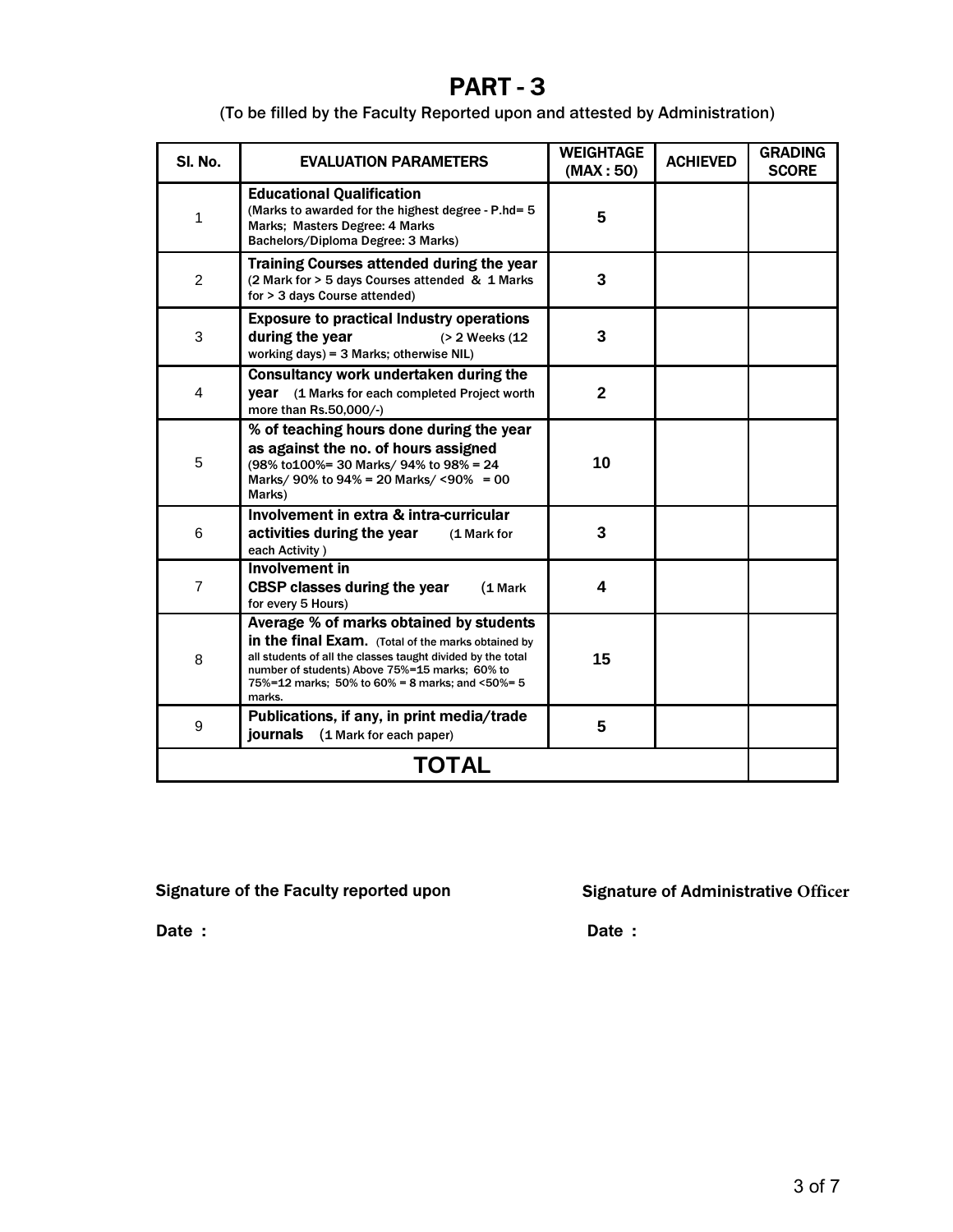## PART - 4

#### (To be filled by the REPORTING & REVIEWING OFFICERS)

| SI.<br><b>No</b> | <b>EVALUATION PARAMETERS</b>                                                                                                | <b>WEIGHTAGE</b> | <b>REPORTING</b><br><b>OFFICER'S</b><br><b>GRADING</b> | <b>REVIEWING</b><br><b>OFFICER'S</b><br><b>GRADING</b> |
|------------------|-----------------------------------------------------------------------------------------------------------------------------|------------------|--------------------------------------------------------|--------------------------------------------------------|
|                  | <b>A</b> : Planning and Preparation                                                                                         | 50               |                                                        |                                                        |
| 1                | Level of knowledge of content & pedagogy                                                                                    | 10               |                                                        |                                                        |
| 2                | Level of Knowledge of students and ability<br>to use this knowledge to direct and guide<br>instruction                      | 10               |                                                        |                                                        |
| 3                | Level of awareness of resources, materials<br>& technology available                                                        | 10               |                                                        |                                                        |
| 4                | Ability to design classroom instructions in<br>proper sequence                                                              | 10               |                                                        |                                                        |
| 5                | Ability to assess the level of student<br>learning and align instructions in<br>accordance with individual student's needs. | 10               |                                                        |                                                        |
|                  | <b>B</b> : Classroom Environment                                                                                            | 50               |                                                        |                                                        |
| $\mathbf{1}$     | Ability to set clear expectations for student<br>achievement and quality of student work                                    | 10               |                                                        |                                                        |
| $\overline{2}$   | Level of attention paid on equitable<br>learning opportunities for students and<br>attitude towards SC/ST/OBC/Women         | 10               |                                                        |                                                        |
| 3                | Quality of interactions between teacher &<br>students and among students                                                    | 10               |                                                        |                                                        |
| $\overline{4}$   | Level of attention paid to classroom<br>routines and procedures to ensure little or<br>no loss of instructional time        | 10               |                                                        |                                                        |
| 5                | Ability to manage student conduct &<br>behavior                                                                             | 10               |                                                        |                                                        |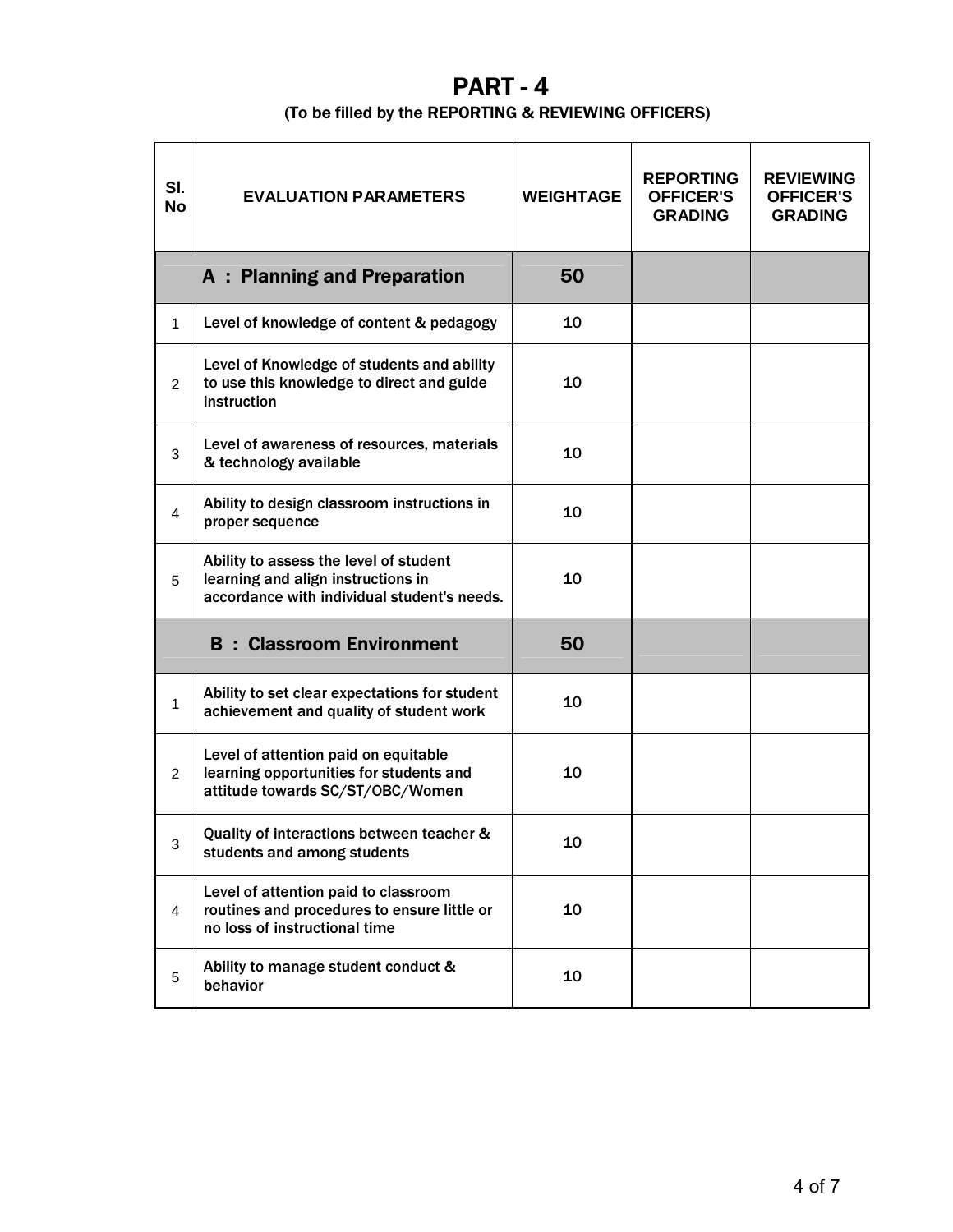|                | <b>C</b> : Instructional Delivery                                                                                                                                       | 50 |  |
|----------------|-------------------------------------------------------------------------------------------------------------------------------------------------------------------------|----|--|
| 1              | Ability to clearly communicate the<br>procedures and content                                                                                                            | 10 |  |
| $\overline{2}$ | Ability to use questioning and discussion<br>strategies to encourage students'<br>participation in learning                                                             | 10 |  |
| 3              | Ability to provide equitable, accurate and<br>constructive feedback to students on their<br>learning                                                                    | 10 |  |
| 4              | Ability to use informal and formal<br>assessments to meet learning goals and<br>monitor student learning                                                                | 10 |  |
| 5              | Level of flexibility and responsiveness<br>exhibited in meeting the learning needs of<br>students                                                                       | 10 |  |
|                |                                                                                                                                                                         |    |  |
|                | <b>D</b> : Professionalism                                                                                                                                              | 50 |  |
| 1              | Level of adherence to Institute's<br>procedures and regulations on attendance,<br>punctuality & the like.                                                               | 10 |  |
| $\overline{2}$ | Level of commitment to professional<br>conduct & standards                                                                                                              | 10 |  |
| 3              | Level of compliance with Institute's<br>requirements for maintaining accurate and<br>complete records                                                                   | 10 |  |
| 4              | Extent of participation in professional<br>development events/opportunities,<br>application of new learning in the class-<br>room & sharing of learning with colleagues | 10 |  |
| 5              | Willingness to shoulder additional<br>responsibilities                                                                                                                  | 10 |  |

INTEGRITY :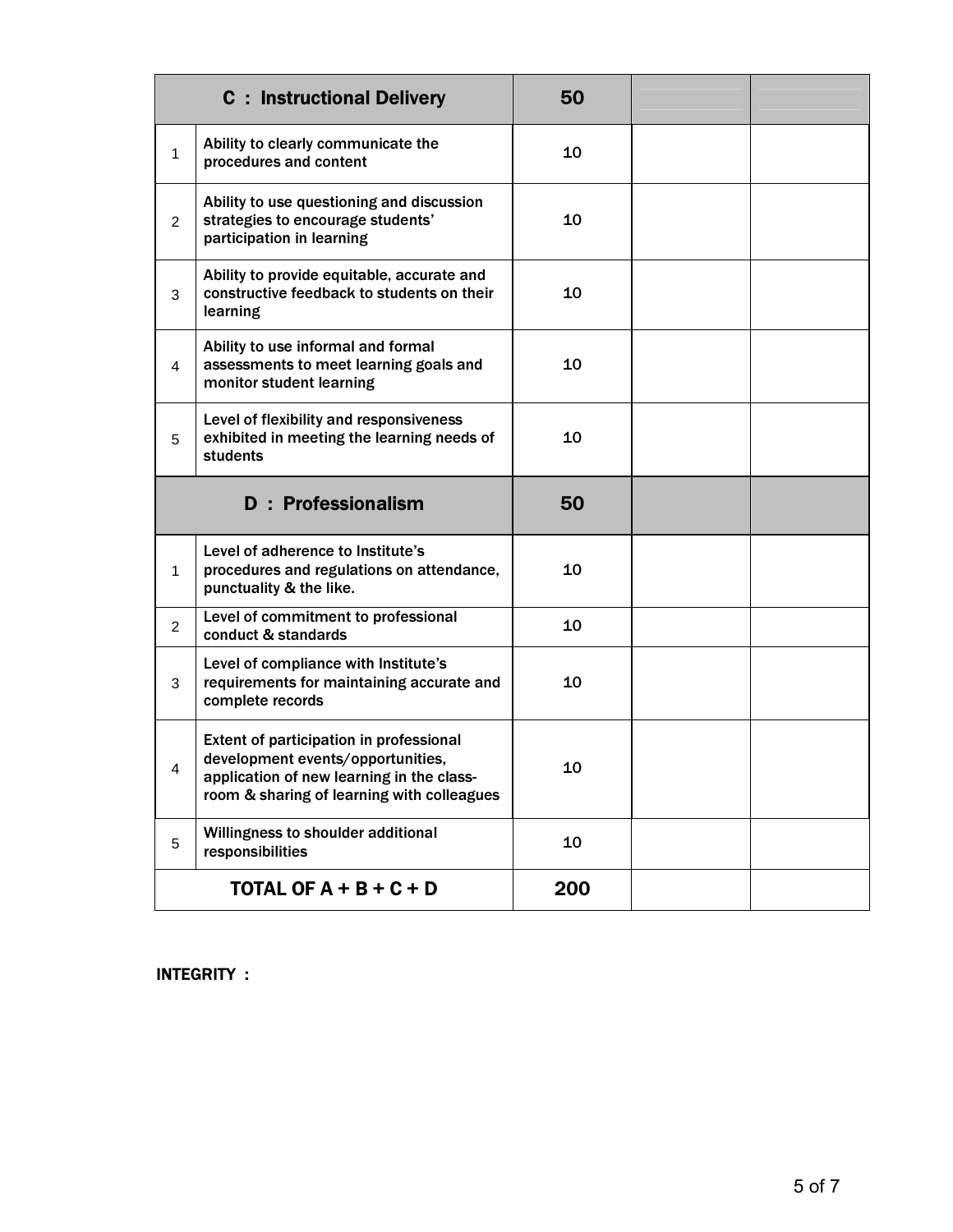PEN PICTURE OF THE FACULTY BY THE REPORTING OFFICER (about 100 words on the overall qualities of he officer including areas of strengths and lesser strengths)

Please indicate the specific areas in which you feel the Faculty needs to upgrade his skills through training programs.

Date: Date: **Date: Date: CONSISTENTS Reporting Officer's Signature**